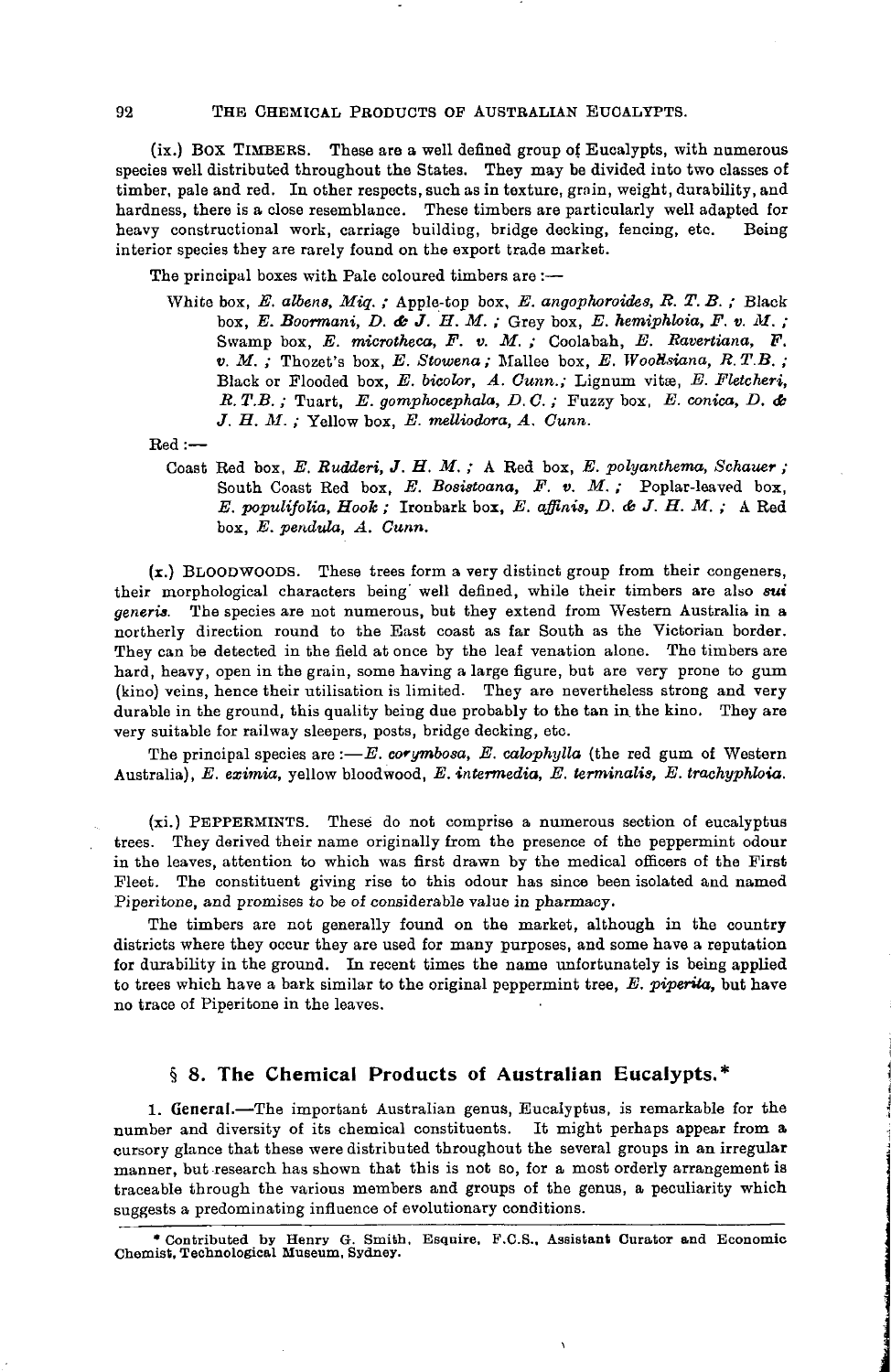**2. Inorganic Influences.**—A distinctive'selection in location by very many species, growing under natural conditions, has been recognised. Some prefer a siliceous soil, while others select a basic one, and numerous examples of eucalyptus species approaching a common boundary, yet not intermingling, are known. This peculiarity is well demonstrated by the species growing between Sydney and Penrith. and upon the Blue Mountains. The chief controlling factors governing the geographical distribution of most eucalypts seem to be climate, altitude, and soil, and the adaptation- to certain localities, shewn by various species, is directly traceable to chemical influences, and more particularly to available inorganic constituents. It is seldom that species are found growing satisfactorily in a situation unconformable with their usual requirements.

The great differences in size between members of the various groups is also traceable largely to chemical influences, and the largest trees growing in Eastern Australia belong to a group, the species of which have much in common, both botanically and chemically. Four of these may be mentioned in illustration, viz., *E. regnans* ("Giant Gum"); *E. Delegatensis* ("Gum-topped Stringybark"); *E. obliqua* (" Stringy bark"); *E. pilularis* ("Blackbutt") ; the first three being common to both Australia and Tasmania. Eucalyptus trees that attain a great size usually grow in soils comparatively poor in mineral constituents, and trees of large dimension, so placed, do not store mineral matter in their timbers, except in very small amounts. *E. regnans,* for instance, sometimes exceeds 70 feet in circumference, and reaches a height of over 300 feet, yet it secretes only about 0.05 per cent, of inorganic chemical constituents in its timber (calculated on the anhydrous wood). The other species mentioned above shew the same peculiarity; *E. Delegatensis* about 0.04 per cent. ; *E. obliqua* about 0.03 per cent. ; and *E. pilularis* about 0.05 per cent. Although the amount of ash constituents in the woody portions of these and allied species is so small, yet a much larger quantity is present in the leaves, buds, petioles, seed-cases and seeds from the same tree. The leaves of E. pilularis, for instance, contain about 2.9 per cent. of ash ; the buds with petioles about 3.8 per cent.; the seed-cases or fruits about 2.9 per cent., and the seeds 1 per cent. The inorganic material in these portions of the tree would obviously be available for repeated use, but not so if deposited in corresponding amount in the timber.

A striking peculiarity in the eucalypts is the relative constancy of the element manganese in the ash of related species. The mean results in the case of the four species above mentioned shew that the manganese present in their timbers represents only one part in about one million parts of anhydrous timber, being practically the same in each. In the five species of "Ironbarks" the manganese is about one part in sixty thousand parts of anhydrous timber.

The actual part manganese plays in plant metabolism is not well known, although during late years considerable work has been undertaken in regard to its relation to plants generally. It seems remarkable that such relative constancy in the amount of manganese should be shown with members of particular groups of eucalypts, especially as it occurs in such exceedingly small "quantities. Although the ash contents in the timbers of the "Ironbarks" vary in amount among themselves, yet the manganese is relatively a constant quantity, and is in amount about five times that found in the ash of timbers belonging to the group of which *E. regnans* may be considered the type.

Another peculiarity shewn by the inorganic constituents of the several groups is the changing amounts of calcium and magnesium. In the ashes of the timbers of the typical " Boxes"—"White Box" *E. albens,* for instance—the lime (Ca O) exceeds 50 percent., while the magnesia (MgO), is only about 2 per cent. In the ashes of the "Ironbarks" the lime is about 30 per cent., and the magnesia about 7 per cent. In the inorganic portion of the timber of *E. regnans,* the lime is only about 16 per cent., while the magnesia has increased to about 22 per cent. The reason for this is apparent, because in those species in which lime is the chief constituent, oxalic acid is a characteristic product of metabolism, and Nature usually disposes of an excess of this substance in plants by combining it with calcium to form the insoluble calcium oxalate. In some eucalypts the calcium oxalate is present in such abundance that at times as much as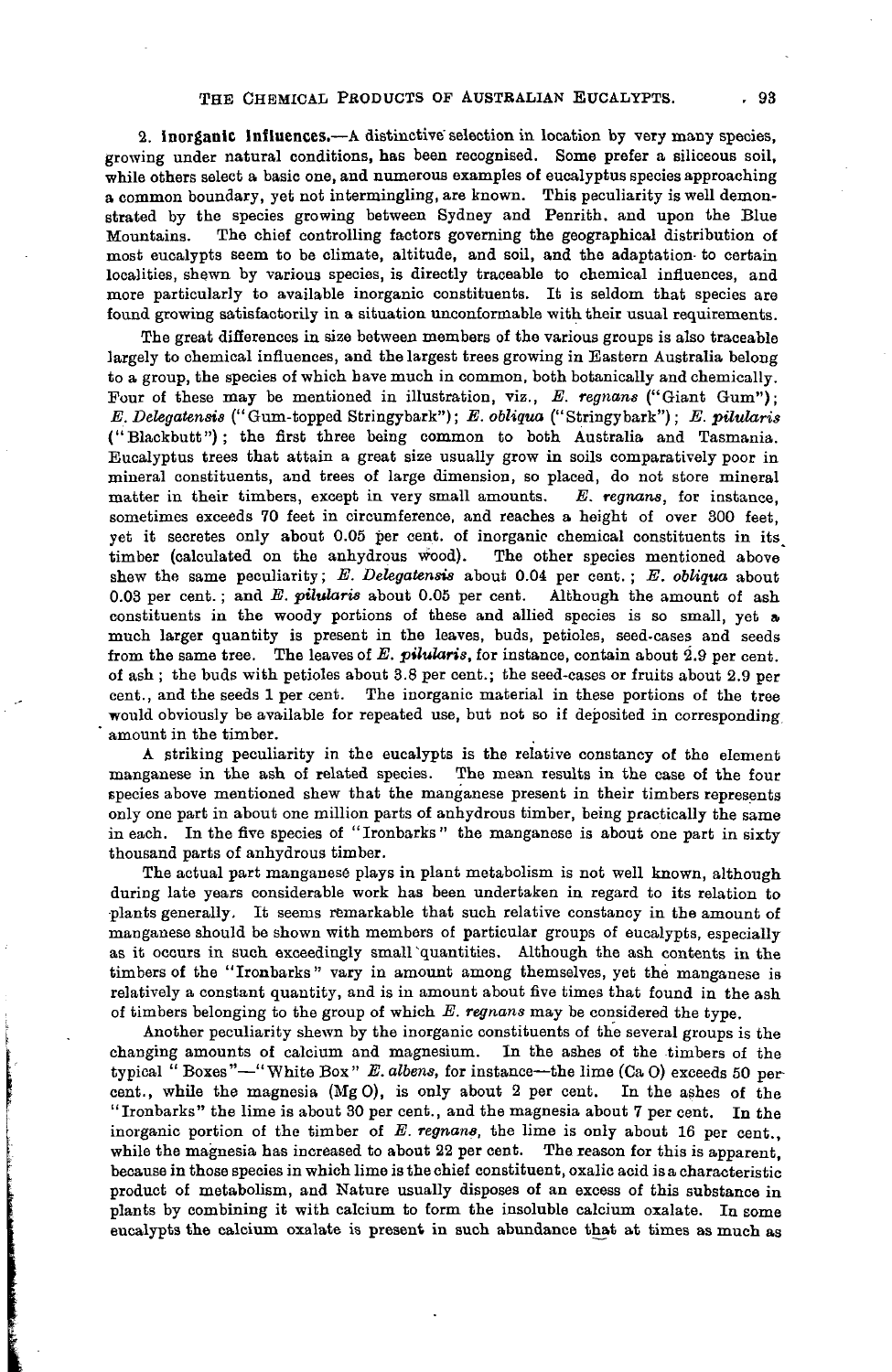# 94 . THE CHEMICAL PRODUCTS OF AUSTRALIAN EUCALYPTS.

one-sixth of the entire air-dried bark consists of crystallised calcium oxalate. It is not difficult to separate these crystals as such, and if the smooth barks of certain species are finely powdered, boiled in water until the crystals float out of the cells, they will collect on the top of the water. The crystals from the barks of all the species which contain them are similar in shape, and have the peculiarity of often forming geniculate twins. The crystals are about 0.017 mm. in length and about 0.007 mm. in breadth; they make excellent objects for observation under the microscope.

With the big trees belonging to other groups, oxalic acid is not formed to the same extent, consequently calcium is not in such request, and it is in these trees that the magnesium is at times in excess. The amount of each element is, however, small, the lime in *E. regnans,* for instance, representing about one 15,000th part of the weight of the moisture-free timber, and the magnesia about one 10,000th part. Oxalic acid might be obtained economically from certain eucalypts, because the tannin in those barks which contain it is of very good quality for tanning purposes. The cost of collection and preparation would be borne by the tannin extract so prepared, and the oxalic acid obtained as a by-product. *E. salubris* of West Australia is a species which might be so treated. Already large quantities of the bark of an allied species, the "Mallet," *E. occidentalis,* have been used for tanning purposes, and a considerable trade has been done with it in Western Australia.

**3. Eucalyptus Tannins.**—It would be well perhaps at this stage to refer generally to the tannins of the eucalypts because of the great diversity in the properties of these substances as derived from members of the several groups. The astringent exudations, or kinos, may be taken as illustrating the particular tannin present in the tree, and this is often associated with well defined chemical bodies such as aromadendrin and eudesmin.

All the exudations of the earlier members of the genus, as well as those of the closely related genus Angophora, contain the crystallisable body aromadendrin *alone,* eudesmin not being present in any degree. As the genus evolved, eudesmin, which is a beautifully crystallised body, makes its appearance, and continues to increase in amount until it reaches a maximum in the exudations of the typical "Boxes," *(E. hemiphloia, E. albens, etc.),* where it occurs to the extent of about 10 per cent. Although the quantity of eudesmin increases so greatly, yet the aromadendrin has not been entirely eliminated, so that while aromadendrin occurs without eudesmin in some eucalyptus kinos, the reverse is not the case. These two substances can be readily separated from each other, and they give entirely reverse colour reactions with strong sulphuric and nitric acids. As the genus further evolved both these bodies ceased to be formed, and the exudations of the " Stringybarks," the " Peppermints," the " Ashes," and in fact all the more recent groups of the genus, do not contain either body. Economically this is of importance because the tannins in those species which contain eudesmiu and aromadendrin in their kinos can be utilised for tanning purposes, if sufficiently abundant. Their affinity for hide substance is excellent, but this is not the case with the tannins in which these bodies are absent. Although the kinos of the "Stringybarks," and the "Peppermints," appear to the taste the most astringent of all, and the potassium permanganate test certainly supports this, yet the affinity of these tannins for hide substance is very low indeed, and they are therefore unsuitable as tanning agents.

This peculiarity also accounts for the "sluggishness" in tanning properties of the barks of the "Ironbarks," *E. sideroxylon* for example. But, while the tannin in the exudations of the " Ironbarks" is similar to that in the "Stringybarks," in the former it is combined with a member of the sugar group, so that these exudations consist of a tannin glucoside. This glucoside has been named "Emphloin," and it differs from other eucalyptus exudations in being insoluble in alcohol, although soluble in water. For a long time this substance was thought to be a gum, but gum as such is not present in the eucalypts.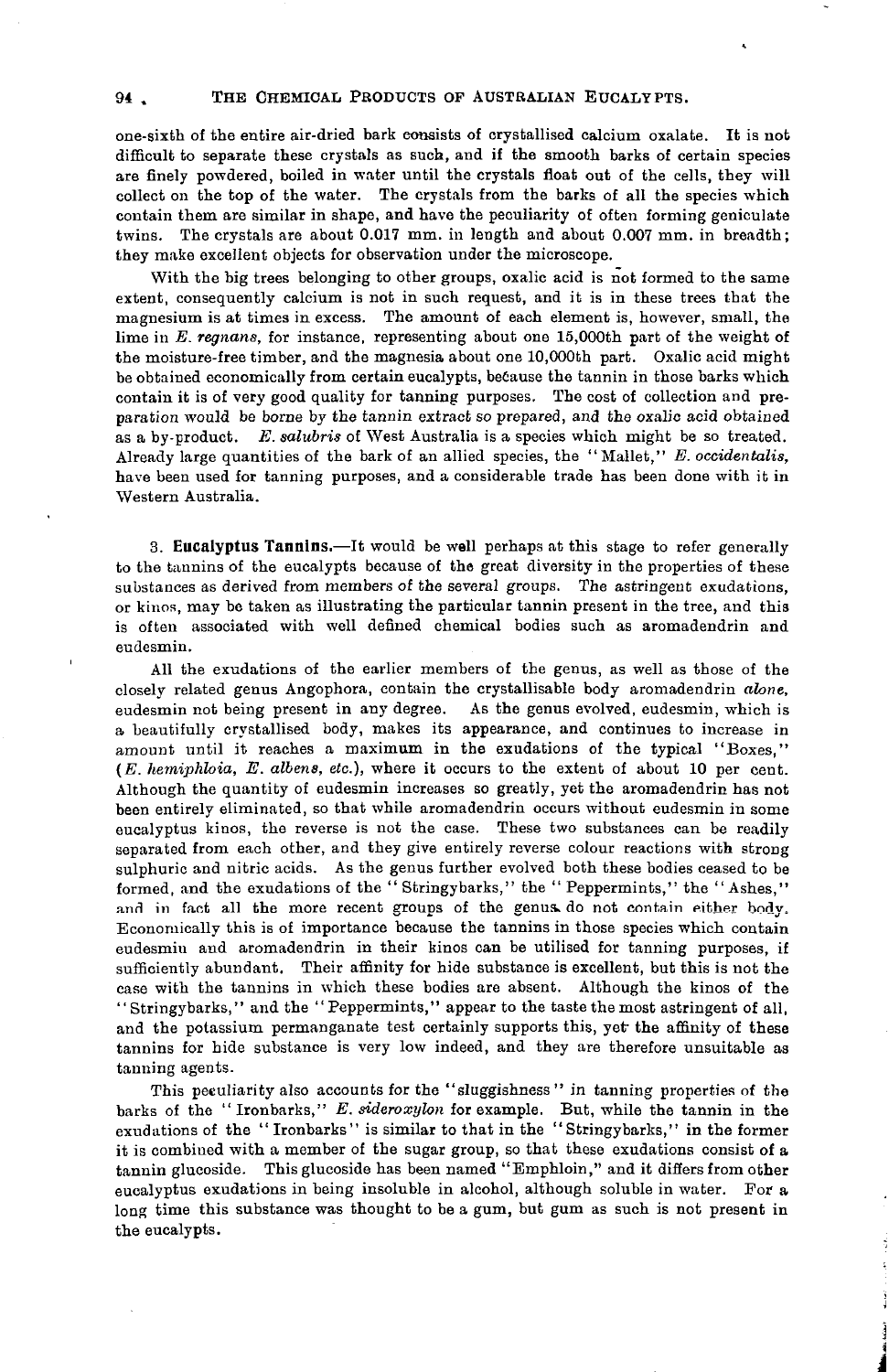It might be expected that such a diversity in chemical properties would influence the employment of these eucalyptus kinos commercially, and such is the case. Besides being utilised for tanning purposes astringent exudations are employed in pharmacy for the preparation of tincture of kino, but one great objection to them generally has been that after some time the tinctures form a jelly, and thus become spoiled. Eucalyptus kinos have been employed for this purpose, but at times with indifferent success. The reason for this is now easily explained. The kinos of the " Ironbarks " do not go into solution in alcohol, while those of the "Stringybarks" and "Peppermints" quickly form jellies; nevertheless certain very astringent eucalyptus kinos, which are readily soluble in alcohol, do not form jellies, no matter how long the tinctures may be kept. Pharmacists, therefore, need not be troubled further with gelatinized tincture of kino if the proper eucalyptus kinos are used in its manufacture. The exudation of the "Bed Gum" of West Australia, *E. calophylla* is, foe many reasons, the best of all for this purpose, and the writer has a sample of the tincture of the kino of this species which was prepared over twenty years ago, and is as fluid to-day as it was when first made. The exudation of the " Red Gum " of Eastern Australia, *E. rostrata,* is not so good in many respects, although it makes a very fair tincture, and is now used for this purpose.

**4. Eucalyptus Essential Oils.**—The relative constancy in chemical products derived from a particular species of eucalyptus is a characteristic feature, and as particular chemical constituents can be determined with great accuracy, it follows that considerable . assistance can be rendered to botanical diagnosis by this chemical evidence, irrespective of the economic aspect. It is sometimes difficult to place definitely a doubtful species of eucalyptus without a determination of its chemical characteristics. That the changes which have taken place in the genus, both botanically and chemically, have been contemporaneous is shown from the study of the leaf venations in connection with that of the essential oil products. In the earlier members of the genus, the "Bloodwoods" for instance, the venation of the mature lanceolate leaves resembles closely the markings of a feather, the numerous veins being quite obtuse, the midrib thick, and the marginal vein close to the edge of the leaf. The essential oil distilled from species, the leaves of which have this venatiqn, consists largely of the terpene pinene, a substance which has ten carbon atoms and sixteen hydrogen atoms in the molecule. None of the oils from this group is at present of economic value, although a very good turpentine (pinene) is obtainable from species occurring later in the genus. As the genus evolved, the leaf venation became less obtuse, and more open, the marginal vein further removed from the edge, and the midrib less thick. The oil from trees with this leaf venation still has pinene as the chief terpene, but the oxygen-bearing constituent, eucalyptol or cineol  $(C_{10}H_{18}O)$  occurs in quantity. Eucalyptus oils of this class are now largely in demand for pharmaceutical purposes, and also for the manufacture of pure eucalyptol, so that economically this group is of considerable importance. Those species which occupy the more recent end of the genus, and occur so plentifully on the highlands of the eastern portion of Australia and Tasmania, have again a different leaf venation to those of the other two classes. The midrib is thin, the veins very acute and open, and the marginal vein removed from the edge of the leaf to so great a distance that often a second one has formed. The oil distilled from the leaves of these species consists largely of the terpene phellandrene, a substance also containing ten carbon and sixteen hydrogen atoms, but these are arranged differently in the molecule from those in pinene. This terpene is absent from the oils of the first group, and also from those of distinctive members of the second class. The yield of oil from some species belonging to the third class is very considerable, and it can be cheaply produced. Large quantities are used industrially in the separation, by a flotation process, of metallic sulphides, such as those of lead, zinc, copper, molybdenum, etc.

These cheaper phellandrene eucalyptus oils, moreover, act more satisfactorily in the flotation process than the more expensive eucalyptus oils. The product of the " Broad-leaf Peppermint," *E. dives,* appears to be the best of all essential oils for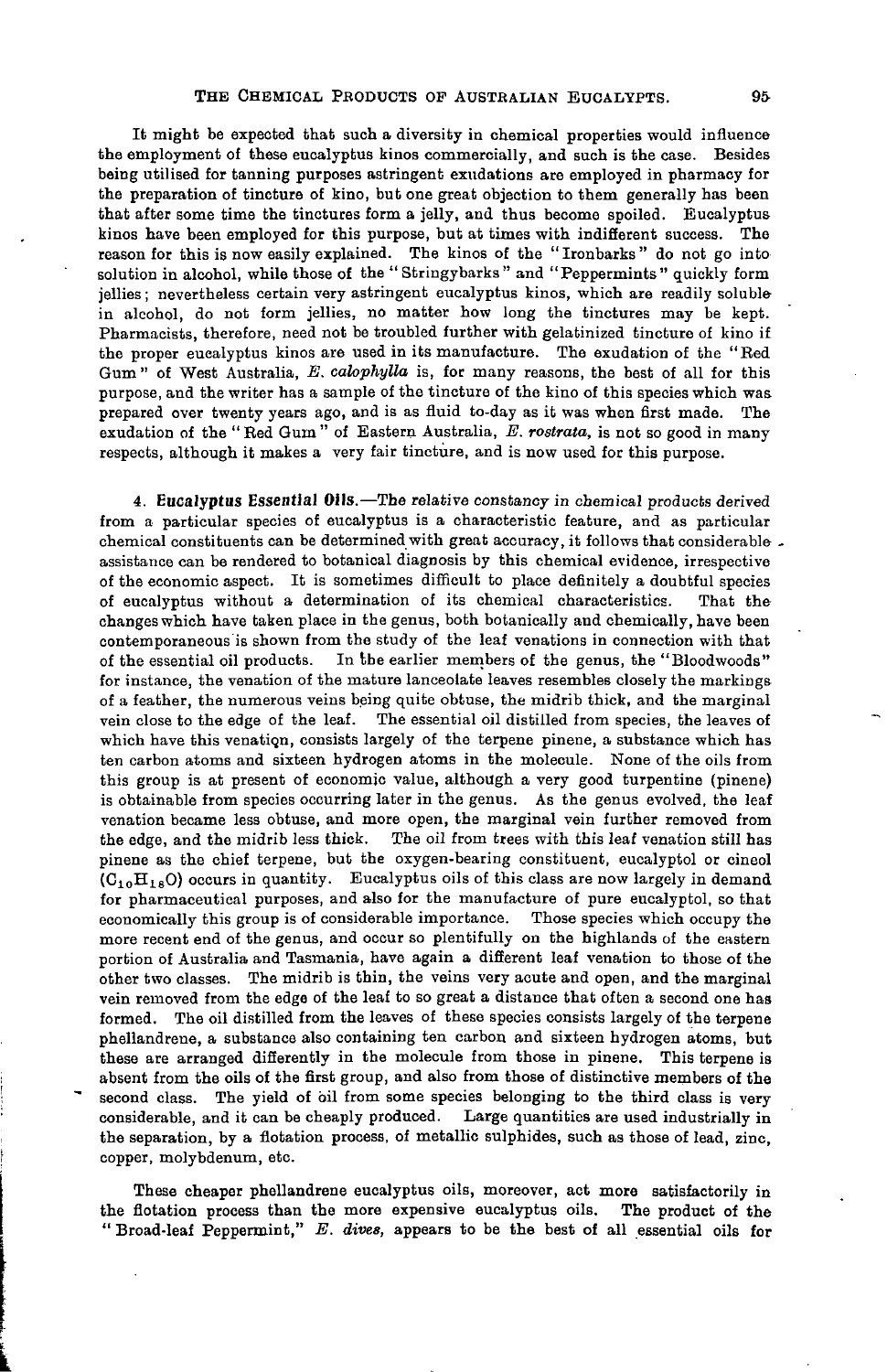### 96 THE CHEMICAL PRODUCTS OF AUSTRALIAN EUCALYPTS.

mineral separation, and a considerable industry should be established in Eastern Australia in the preparation of the essential oil from this and similar species. Many tons of oil per month are at present being distilled in New South Wales and Victoria for flotation work, and systematic effort should largely increase this output. The yield of oil from *E. dives* is about 3 per cent., and the species has a most extensive range in the highlands of New South Wales and Victoria.

Representative species of the first group are not found in Victoria, except at one locality on the border of New South Wales, and are quite absent in Tasmania. The members of the second group have a more extensive range and occur in all the States, including Tasmania, while those of the third group are found mostly in Eastern Australia and Tasmania. There is, however, no well-marked line of demarcation separating one group from the other, and chemically the constituents gradually increase in amount until a maximum is reached in one or more species of the group.

Although some hundreds of distinct species of eucalyptus occur in Australia, yet the number which can be utilised commercially for oil distillation does not exceed perhaps 10 per cent. The two chief factors which govern production are yield of oil and composition. The yields vary considerably, ranging from about 4 per cent, to practically nothing, and it is a remarkable fact that each species not only gives an oil comparatively constant in composition, but secretes the oil in practically a uniform manner. These characteristics, moreover, hold throughout almost the entire range of the species, the known exceptions being very few. The quantity of oil diminishes somewhat during the winter, increasing again in the spring and summer months. Species which yield oils suitable for pharmaceutical purposes vary in amount from about 2 per cent, downwards, a very large number yielding from half to three-quarters per cent. It is of course evident that the least prolific species cannot compete commercially with those which give a greater amount of oil, if the products are of equal quality; but when the oil constituents of the less prolific varieties are of considerable value, such as those used for perfumery purposes, *i.e.,* the alcohol geraniol, and its ester geranyl-acetate, distilled from the leaves of *Eucalyptus Macarthuri ;* or the aldehyde citronellal from *E. citriodora ;* or the aldehyde citral from *E. Staigeriana,* the extra value of the oil makes up for the smaller yield.

Pharmaceutical eucalyptus oils, when rectified, are either colourless or tinged yellow. This peculiarity appears to be due to the action of the two phenols peculiar to eucalyptus oils; one of these has been named tasmanol, because it occurs more frequently in the oils of the Tasmanian species. It is a liquid "phenol, and in the structure of its molecule differs from the other phenol which is crystallisable. This has not yet been named, but it evidently changes to form a coloured substance with a quinone structure, which tasmanol cannot do as it contains a methoxy group.

Another characteristic of the colourless oils which contain the terpene phellandrene, is that often a constituent is present which has a strong peppermint odour, and this is particularly noticeable in the oils of the "Peppermint" group. This constituent is a ketone, and has been named piperitone; it combines with sodium bisulphite, and can therefore be obtained in a pure condition.

The yellow oils, on the other hand, often contain a characteristic constituent known as aromadendral. This is an aromatic aldehyde, and is particularly associated with the oils of the "Boxes" and of the "Mallees,"and it can also be prepared in a pure condition. These two bodies do not appear to occur together in the oil of the same species.

 $\frac{1}{2}$ 

Several other constituents have already been isolated from certain eucalyptus oils, but these at present do not appear to have distinctive group characteristics, or to be of economic value; they are thus only of scientific interest. Among these may be mentioned the low boiling alcohols and aldehydes; the low boiling ester butyl-butyrate;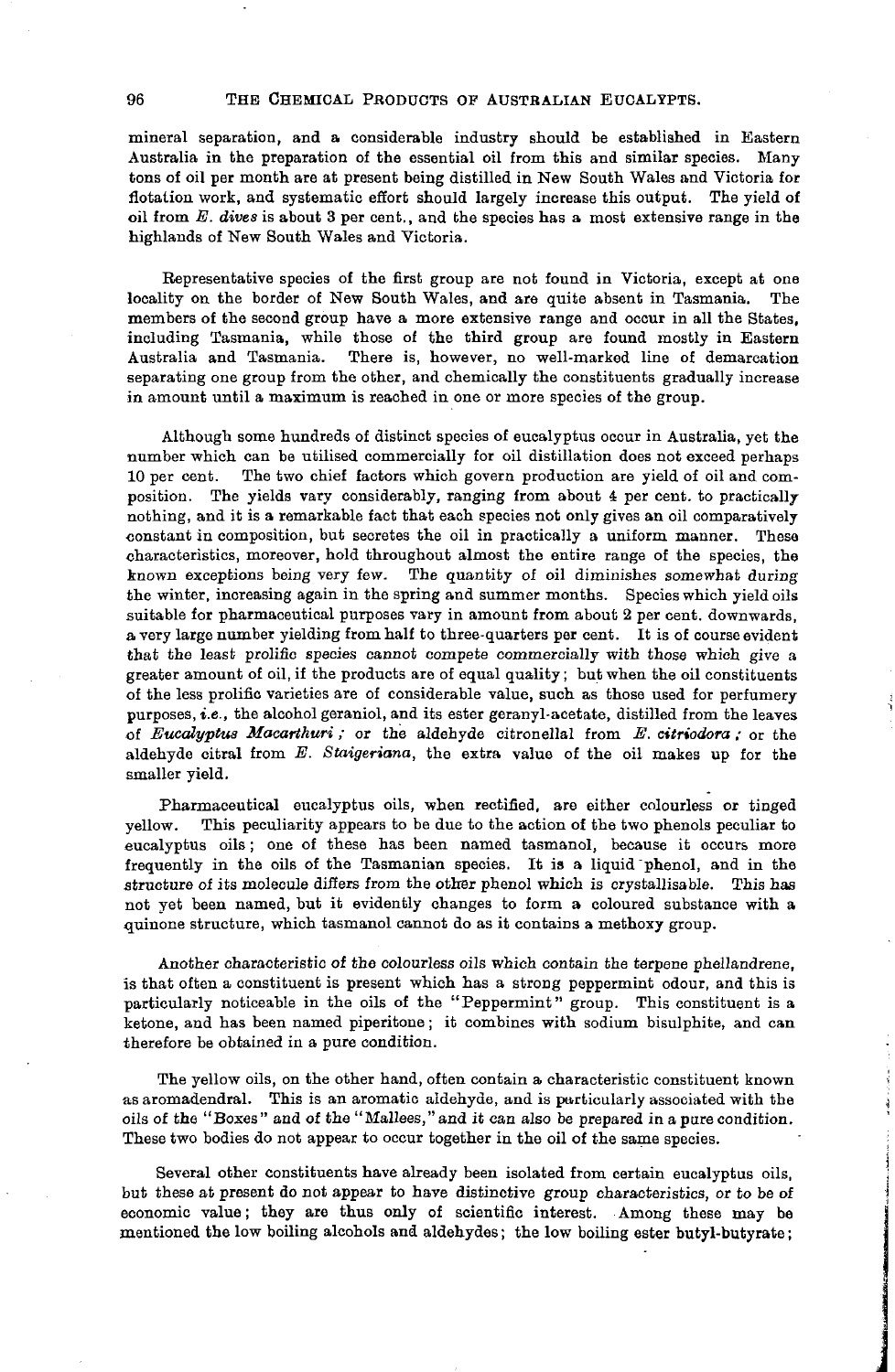the solid crystalline substance eudesmol; the two solid paraffins—one having a melting point 64° C., the other melting at 55-56° C.; the sesquiterpenes  $(C_{15}H_{24})$ ; and the hydrocarbon cymene  $(C_{10}H_{14})$ .

The terpene limonene  $(C_{10}H_{16})$  which occurs in the oil of E. Staigeriana may eventually become of economic importance, as it is associated with the aldehyde citral; this eucalyptus oil is thus in agreement in chief constituents with lemon oil, and could be equally well used for flavouring purposes, besides being more cheaply prepared. The optical rotation of the eucalyptus limonene is, however, to the left, while that in lemon oil rotates the ray to the right. This peculiarity is known as stereo-isomerism, and is physical rather than chemical.

**5. Rubber and Wax.**—The very young leaves and shoots of the earlier species of the genus, the "Bloodwood" group particularly, are coated with an elastic substance which on investigation was found to be a rubber of very good quality, but as it occurs on the exterior of the leaves it is susceptible to alteration under the influences of sun and air, so that it is not found on the older leaves. It has no economic value but is of particular scientific interest, as it does not occur on the leaves of the members of the other groups, and apparently was one of the first chemical constituents to be discarded by nature in the process of evolution.

Another constituent which is found coating the leaves of some species is a vegetable wax, and the pulverulent appearance of their young leaves is due to this substance. It can be easily removed but is not promising economically, as it has a somewhat low melting point, 60° C., and vegetable waxes are known which melt at a much higher temperature.

**6. Eucalyptus Dyes.**—The leaves of some species of eucalyptus are quite yellow when dry. This peculiarity is due to the presence of a dye-material which has been named myrticolorin. This substance is a glucoside of quercetin, and is thus closely allied to quercitron, a material that has long been used for dyeing purposes. Myrticolorin is easily separated as a definite substance by the following process:—The leaves are finely ground, boiled in water, filtered boiling hot, the filtrate allowed to cool when the myrticolorin crystallises out, the tannins and salts remaining in solution. It is then filtered cold, washed and dried. As much as  $8\frac{1}{2}$  pounds of myrticolorin from each 100 pounds of ground leaves were obtained from the leaves of the "Red Stringybark," *Eucalyptus macrorhyncha.* It dyes various colours with different mordants; yellow with aluminium, and khaki with potassium bichromate. As the dye is fast to light and to milling it might be utilised for khaki and other dyeing, as it is quite suitable for the purpose, and at present is going to waste.

Some of the eucalyptus exudations could also be utilised for dyeing purposes, and possibly with advantage. It *ia* very necessary, however, that research work be undertaken to decide this point, as well as to determine the value of other probable Australian vegetable dyes.

**7. Carbohydrate.**—Chemical constituents other than those enumerated above are known to occur in the eucalypts, but I shall refer here to one only, viz., the carbohydrate raffinose, which was discovered by Johnston in 1843 in eucalyptus manna.

Most persons in Australia, at all events, have heard of eucalyptus manna, the white sweetish material found at times on the ground beneath certain species, *E. viminalis* particularly. Raffinose is the chief constituent in this substance, but is somewhat sparsely distributed in nature; it has been found in sugar beet and also in cotton seed. When the molecule of raffinose is suitably broken down, the sugars formed are dextrose, lævulose, and galactose, so that raffinose is a more complex substance than cane sugar.

Í